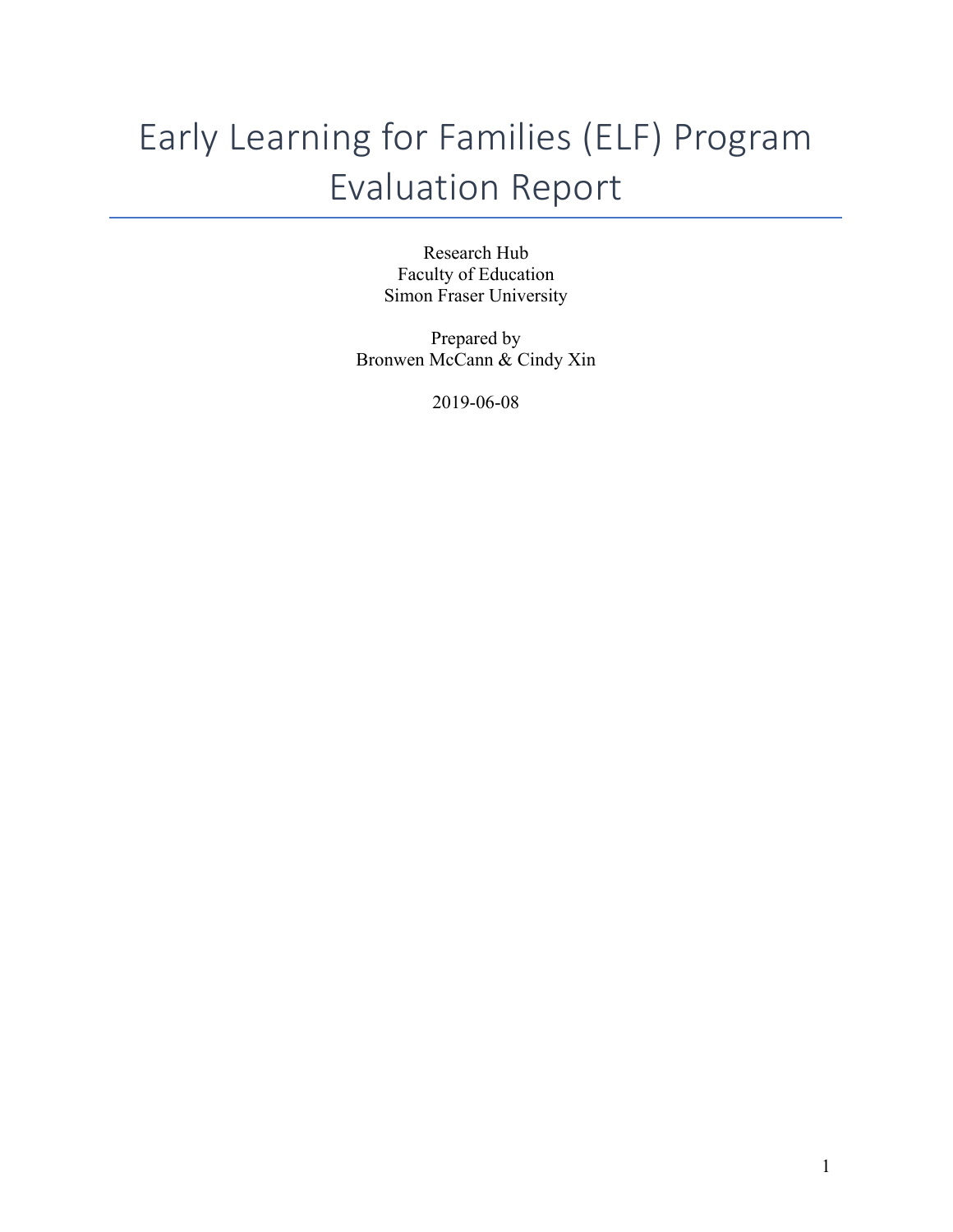# **Table of Contents**

|    | 3. HOW DO THOSE INVOLVED (CENTRAL CITY MALL, SFU STUDENT VOLUNTEERS) BENEFIT FROM THE PROGRAM?  10 |  |  |
|----|----------------------------------------------------------------------------------------------------|--|--|
|    |                                                                                                    |  |  |
|    |                                                                                                    |  |  |
|    |                                                                                                    |  |  |
| 1. | WHAT EFFECTS DO YOU SEE THE PROGRAM HAVING ON PARENTS/GUARDIANS AND CHILDREN?  11                  |  |  |
| 2. |                                                                                                    |  |  |
|    |                                                                                                    |  |  |
| 1. |                                                                                                    |  |  |
| 2. |                                                                                                    |  |  |
| 3. |                                                                                                    |  |  |
| 4. |                                                                                                    |  |  |
| 5. | HOW OFTEN DO THEY SHOP AT THE MALL BEFORE OR AFTER ATTENDING THE PROGRAM?  13                      |  |  |
| 6. |                                                                                                    |  |  |
|    |                                                                                                    |  |  |
|    |                                                                                                    |  |  |
|    |                                                                                                    |  |  |
|    |                                                                                                    |  |  |
|    |                                                                                                    |  |  |
|    |                                                                                                    |  |  |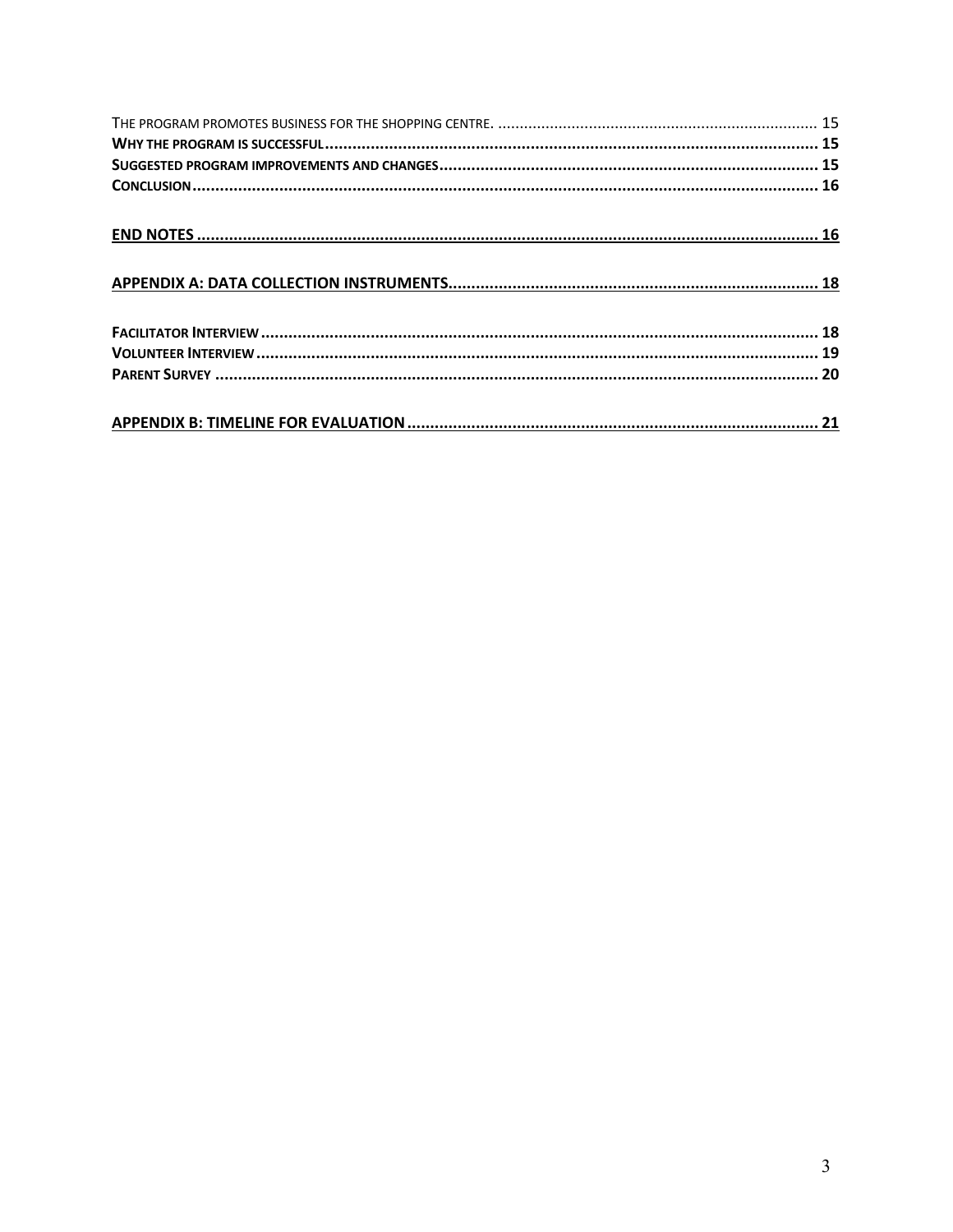# **Background**

# What is the ELF program?

The Early Learning for Families (ELF) program is a pop-up early learning program for children ages 0-5 and their families. The program was first implemented in 2015. Since then it has been running between October and June once every week for two hours in the afternoon at the Central City shopping center, engaging with children and families who visit the mall.

The ELF program is a partnership between SFU TD Community Engagement Centre, Surrey School District (SD36), and the Blackwood Partners Management Corporation (owner of Central City). The program is delivered SD36 staff members with support from SFU student volunteers who receive co-curricular credits from this community-based learning experience.

# ELF program objectives

The program focuses on child-centered and play-based learning, parent engagement, and community connections. It aims to:

- 1. introduce families and children to play-based learning, school and community resources, connections to other families, and support networks;
- 2. provide a community-based experiential learning opportunity for SFU students who are interested in early childhood education, teaching, and/or child and youth services; and
- 3. encourage families to visit and stay in the mall, thereby generating traffic and shopping activities.

# Evaluation Purpose and Questions

The purpose of the evaluation is to investigate program benefits and make suggestions on program improvement. Specially, we focus on the following questions<sup>1</sup>:

- 1. Who are the program participants? How did they hear about the program?
- 2. What are the perceived effects of the program on its participants (parents/guardians and their children)?
- 3. Does the program generate traffic and shopping for the mall?
- 4. Are there any unintended effects of the program (positive or negative)?
- 5. Are there aspects of the program that could/should be improved/changed in the future?

# **Methods**

Evaluation data were collected between October 2018 and February 2019. Multiple sources of data were gathered, including field observations, interviews of the program staff members (facilitators and student volunteers), and survey of parents or guardians. All data were collected on site when the program was in session.

<sup>&</sup>lt;sup>1</sup> A separate study evaluates SFU student volunteers' learning experience. It is excluded from the focus of this evaluation.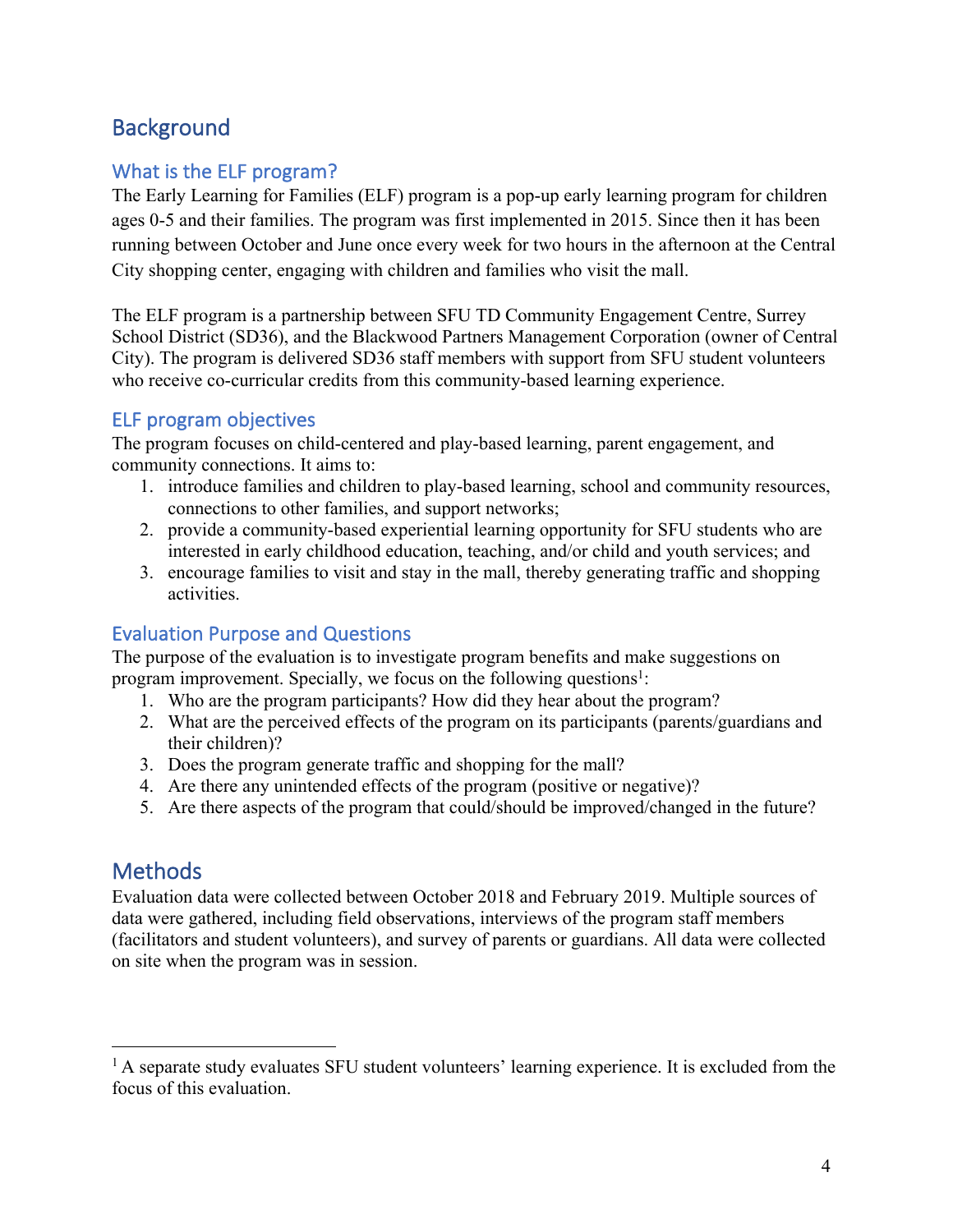Data collected from all sources were compared and contrasted to provide rigor to the investigation and ensure trustworthiness of the study findings.

# **Observations**

Formal observations of the program occurred on October  $17<sup>th</sup>$ ,  $24<sup>th</sup>$  and  $31<sup>st</sup>$  2018 during the twohour program session. There were further observations of program sessions until the end of data collection in February 2019. Both evaluators took notes while observing the program from outside of the sessions, as well as while participating in the program, observing parent-child interactions, volunteer engagement with the program participants, and facilitator-lead activities like story and singing time, interacting personally with children, parents/guardians, volunteers and facilitators.

The evaluators also conversed with facilitators and volunteers to gain further understanding of program structure, activities and operations as well as the demographics and experience of program participants.

Insights gathered from these observations and conversations provided a basis for interview and survey instrument development.

# Interviews of program facilitators

The lead facilitator has been with the program since its inception. The second facilitator started with the program in October, 2018. We conducted a one-hour, one-on-one interview with each of the two facilitators on December 12, 2019. A second interview with the lead facilitator was conducted on December 19th for an additional hour to complete the remaining interview questions.

The main interview questions were the following. See Appendix A for the full interview protocol.

- 1. What were the initial goals of the program and how are these goals being met now?
- 2. What do parents/guardians get out of attending the ELF program?
- 3. How do those involved (Central City mall, SFU student volunteers) benefit from the program?
- 4. What are the unexpected outcomes of the program, if any?
- 5. What aspects or elements of the program need improvement or change?

#### Interviews of student volunteers

As the two SFU student volunteers could not commit extra time outside of the program for evaluation, the interviews with them were brief, occurring at the end of the program on February 27th, 2019. However, conversations with both volunteers during the program visits provided additional insights into their perspectives on the program. This compensates the brevity of the interviews.

Both volunteers worked with the program for multiple semesters. One worked for multiple iterations of the program over the years. Their interactions with parents/guardians on the ground allowed them to develop key insights into program participants' experiences, the overall effect of the program, and what they personally imagined for the program's future.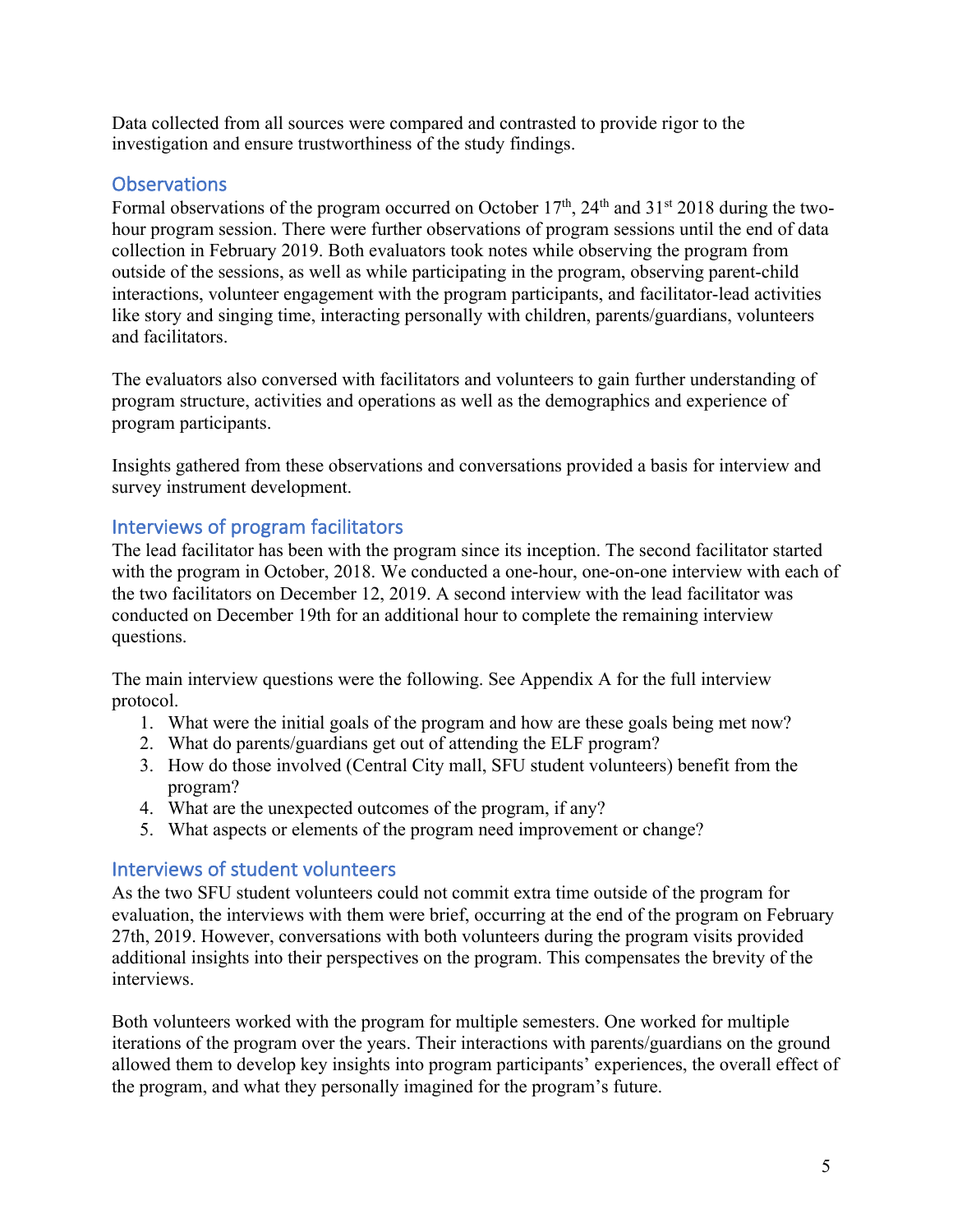The questions we asked the volunteers were:

- 1. What effects do you see the program having on parents/guardians and children?
- 2. What is the potential of the program in your eyes?

### Survey of parents/guardians

The focus of the parent survey was to understand what participants believed to be getting out of the program and what could be added to or altered for the program to encourage their attendance. Additionally, we gathered demographic data on those surveyed.

The survey instrument was tested in a trial set of interviews (3 total) to ensure that the language was appropriately understood and to minimize the interruption to parents participating in the program and interacting with their children. The language was therefore simplified and the questions shortened.

One of the evaluators and the two student volunteers conducted the survey with parents through one-on-one interviews guided by the instrument while parents played with their children. The interviewers chose their interviewees more-or-less randomly.

Prior to data collection, one evaluator reviewed the instrument with the volunteers to ensure that they understand the questions properly. They evaluator also asked the volunteers to provide feedback and suggestions on how the instrument could be revised based on their understanding of the program and its participants. Their feedback was incorporated into the instrument revision.

The key questions we asked the parents/guardians are

- 1. What have been your and your child's (children's) experience attending the ELF program?
- 2. What do you and your child (children) get out of attending the ELF program?
- 3. What are your suggestions for the future of the program?

# **RESULTS**

#### **Observations**

The program observations were chiefly conducted by one of the evaluators, whom we refer to as the main observer.

In our observations, the average number of families participating at the program per session was approximately fourteen. Most parents came with one child, some with two, and some with more. Individual sessions had between 35 to 50 visitors including parents and children. Families dropped in at any time during the program session. Once there, most of the families stayed until the program ended.

During each program visit we saw a considerable number of immigrant and EAL (English as an additional language) families. Many of them attended the program regularly and their faces became familiar. From the program sign-in sheets, we learned that there were also many parents attending the program for the first time each session.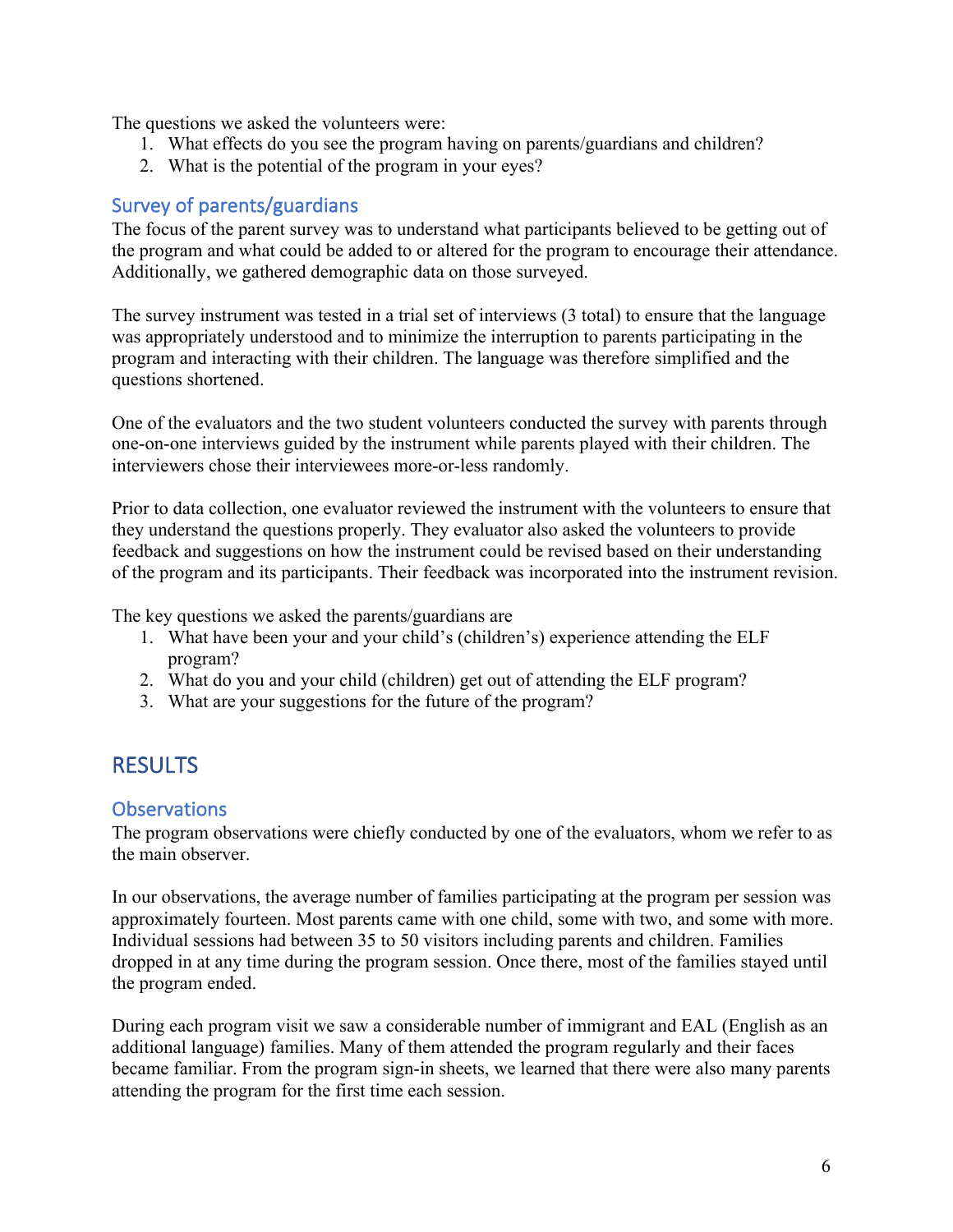It was very apparent that the visiting families were from diverse cultural, racial and ethnic backgrounds. Talking with the parents and the program staff members, we learned that the majority of the families were immigrants or refugees. They came originally from many different parts of the worlds including Asia, the Middle East, Africa, North America, South America, and Europe. Multiple languages were spoken by the participants.

The majority of the parents were mothers. There were also fathers, grandparents, uncles and aunts. When asked, most mothers said that they attended the program as both an educational opportunity for their children and an opportunity for themselves to meet and connect with other mothers. During the main observer's visits, two mothers also told her on their own that they were meeting a friend and her child at the program. Additionally, two parents mentioned to her that the program was at a convenient location in their weekly routine, allowing children to have a change of scene while participating in a good educational opportunity.

The toys and activities at the program consisted of an arts and crafts table, a puzzle and educational toy station, a playdough station, and a building block area with some stuffed toys and a train track set. The crafts table and the playdough area seemed the most frequented by the children at the program, while the areas along the wall with the building blocks were more often home to many of the socializing parents.

The atmosphere at the program was always friendly and easy-going, with parents conversing with one another, facilitators, or volunteers; and with children playing either with their parents/guardians or other children at the program, or immersed in activities by themselves. Volunteers were usually seen mingling with the parents and supporting their engagement with their children, reconnecting with returning attendees and introducing themselves to new ones. The facilitators were usually seen conversing with participants at the entrance of the program, answering questions and welcoming in curious passersby.

Many parents appeared unsure of how to engage their children in play and seemed to appreciate the direction they received from facilitators and volunteers. Without always giving verbal cues, the staff modeled interactions with children to their parents. On multiple occasions, a facilitator was observed engaging with a child as the parent watched on the side. Only moments later after the facilitator had left, the parent used the same tactic with her child.

Program staff answered any questions the parents might have about engaging their child in playbased activities. The lead facilitator brought up these kinds of topics on more than one occasion during the singing and story time portion of the program. The facilitators often used this period to address common concerns and questions from the parents.

Parents were also learning from one another about engaging with their children. For example, in observing a response from adult A to their child, the evaluator witnessed adult B respond differently to their child the next time their child stole a train from another child at the program. This occurred on more than one occasion during one of the evaluators' visits to the program. This also happened between program staff and participants.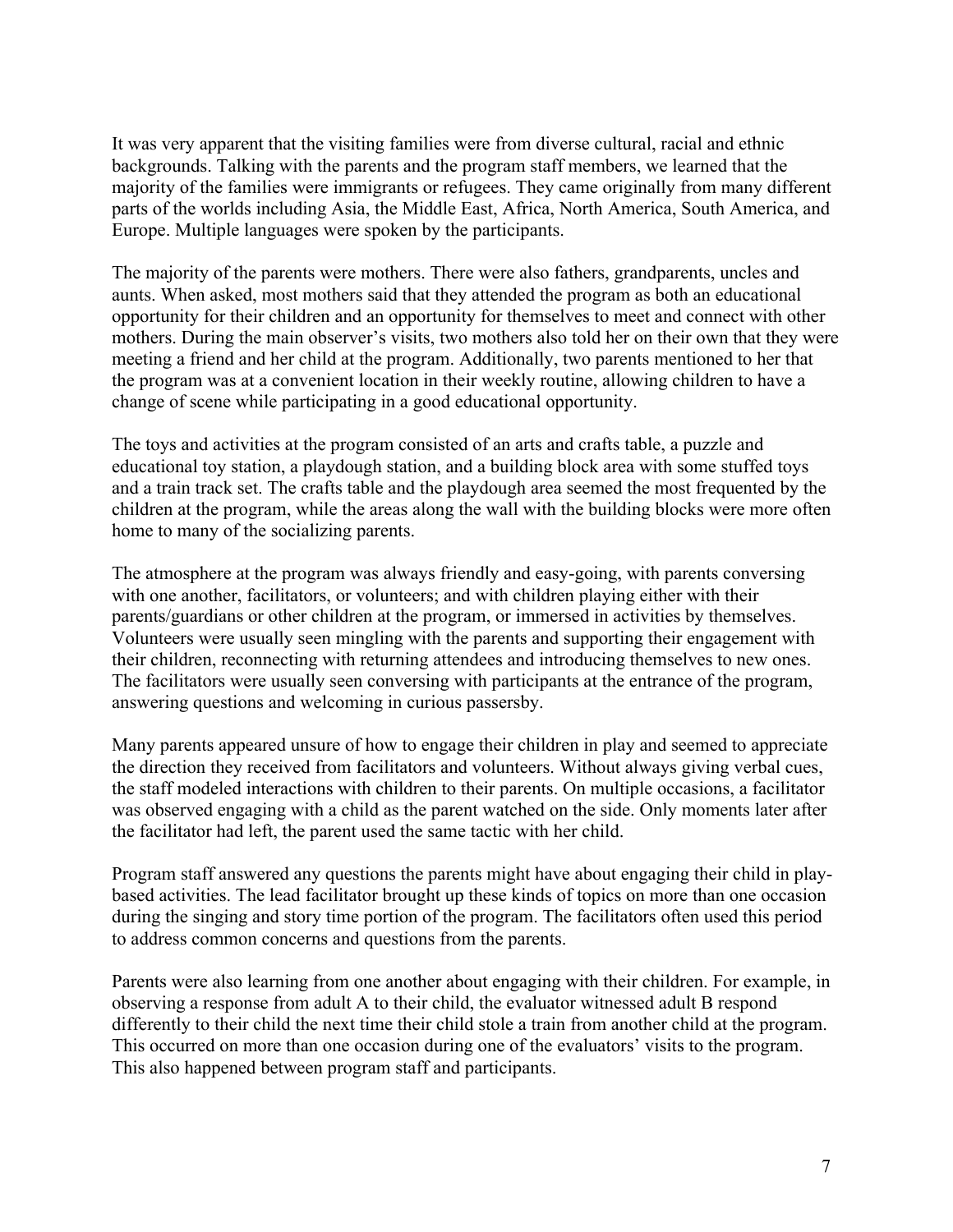In term of program space and location, we noticed that there were times when the program area was packed, making it difficult for new participants to find space in the area. On top of this, strollers took up a lot of space next to the fenced program area, making it feel even more full. These observations suggest the need for more program space, which was also suggested by the parents and staff members in the later interviews.

The main observer noted, "At first glance, it may not be immediately obvious to the onlooker what the ELF program is and what it is trying to accomplish besides being a play area in the Central City mall. However, the more time I spent among the parents, children and staff inside the program stanchions, the more I saw its potential. In my time spent at the program, I observed parents meeting and making new connections with other parents in their city, I saw parents getting information about community resources for their families from the facilitators, children playing alongside one another and learning about respectful play and stating boundaries, volunteers gaining experience engaging with parents and their children, EAL parents and children learning English and making cultural connections. The more time I spent at the program the more I understood it as a multi-dimensional learning environment for both participants and staff. Everyone participating in the program appears to be learning something by attending."

The main observer further noted that the program became a place for many families to learn about educational resources and opportunities available in the Surrey area. In her conversations with families, she learned that many families attend the program because they were unsure of where to turn in their community to find resources and support for their child's education and for their own education as parents. The program offers opportunities to become educated about community resources by speaking with program staff and with other families and staying for story and singing time where occasionally information on resources is provided by the facilitators. Volunteers were also learning about resources in their community. When they were asked questions by parents that they couldn't answer, they brought these questions to the facilitators. The ELF program has become a place to access information on resources for families in the Surrey area, which in turn has benefited families by giving them the information they need to make the next steps in their child's education.

In becoming exposed to resources, families are empowered to expand their social networks and make connections with other organizations in their community. This point is also connected to the previous one in that resource education like this occurs in a multi-dimensional learning environment, with resources (brochures, pamphlets) and individuals with knowledge about those resources who can connect families with what they need.

#### Facilitator Interviews

#### *1. What were the initial goals of the program and how are these goals being met now?*

Throughout the interviews it was expressed that the initial goal of the program was to reach families who were not utilizing early learning resources in their communities, whether that be pre-school or other early learning services like Strong Start, and to provide that particular demographic with a no-cost, no-pressure alternative.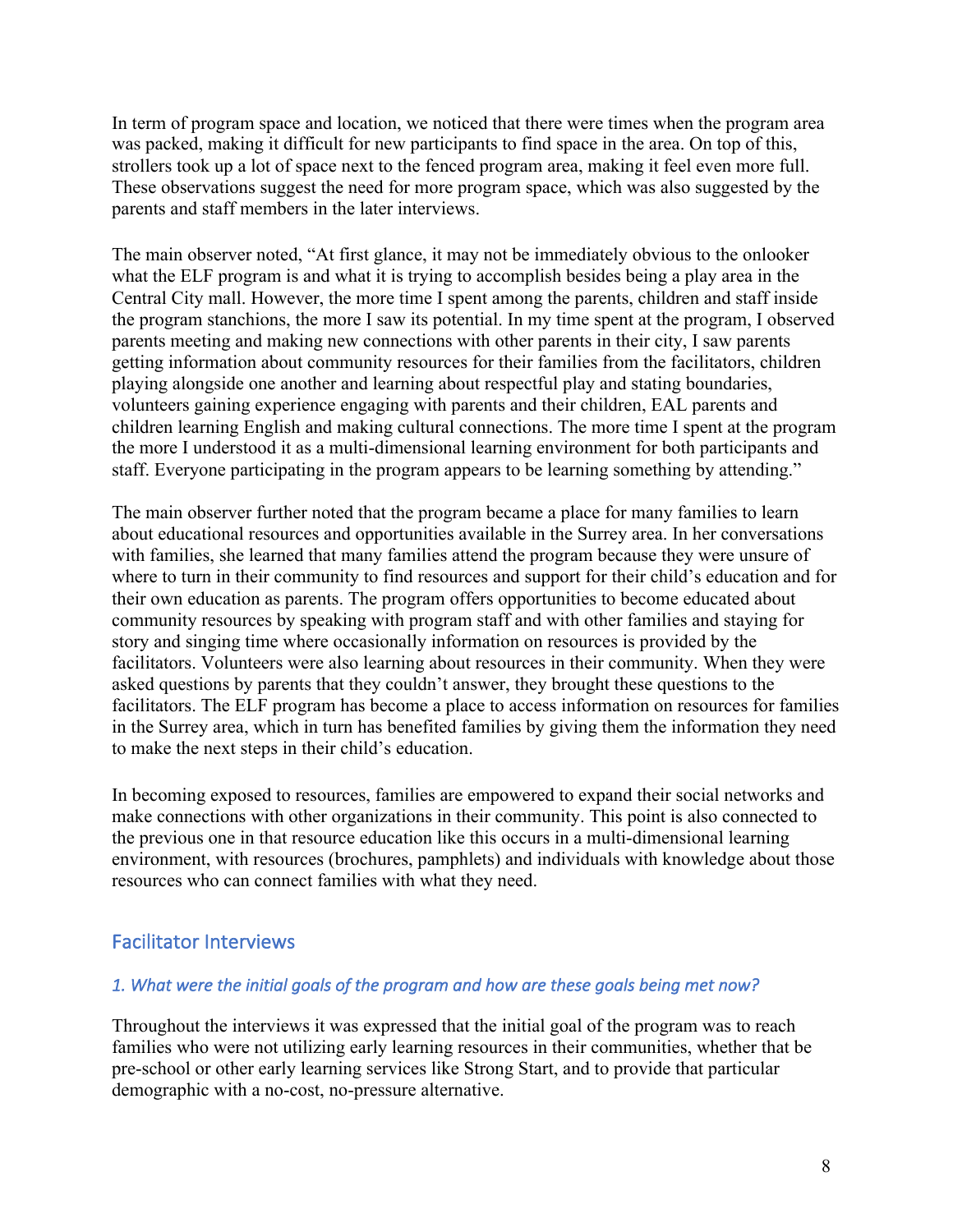The lead facilitator said that initial goals of the program were also to build greater awareness among parents and guardians of other early learning opportunities in their communities as well as awareness of other community supports and resources. In demonstrating how these goals were being met the facilitator said, "We've had the library come in and talk about the ease of getting library cards and utilizing resources there, the children's foundation coming in and talking about free parenting programs, DIVERSEcity coming in and talking about newcomer and refugee programs, childcare options... Surrey Nature Centre used to come in once a month […]"

The lead facilitator mentioned that helping families develop a parenting network was one of the program goals. In response to our question about whether this was an original goal or an unexpected benefit of the program, the facilitator clarified, "I would say it was something that was definitely an additional benefit, but I think it's something we've always seen within these drop-in programs. It's a natural progress that happens in the program that families make these connections, and friendships are built and continue outside of programs, but I think the primary goal for this was to reach families who had no support, who weren't utilizing community resources, and to reach those children who were quite vulnerable in coming to school without any prior [guided and structured] early learning experience."

#### *2. What do parents/guardians get out of attending the ELF program?*

The facilitators agreed that by attending the program parents and guardians are learning about their community resources, the appropriate developmental milestones and goals for children at various stages of pre-kindergarten, how to bond with their children and promote learning through play-based activities, and, in the case of EAL families, developing cultural connections and English-speaking skills.

The majority of questions that parents asked the facilitators were in response to the songs, toys and activities used throughout the program. There were also questions about community resources. Questions about parenting and child development are common, such as, "What's normal for my child to be doing at this age?", "How do I potty train my child?", and "How do I get my child to eat their vegetables?"

When it comes to children's learning , the facilitators noted that they learned to play and socialize with other children and adults. They learned such things as how to

- use craft supplies, e.g., scissors, stamps and crayons;
- communicate boundaries during play;
- share with others and engage in group work;
- develop confidence and security stepping away from family; and
- other essential skills for kindergarten such as following direction, organization, listening and paying attention.

For children, the facilitators commented that the program is an "exposure to opportunities that they might not have at home. The whole idea of sitting down at circle time, or putting things away when they're finished, building the relationships with families outside of the family, those are all gearing up towards what we would say would be kindergarten readiness".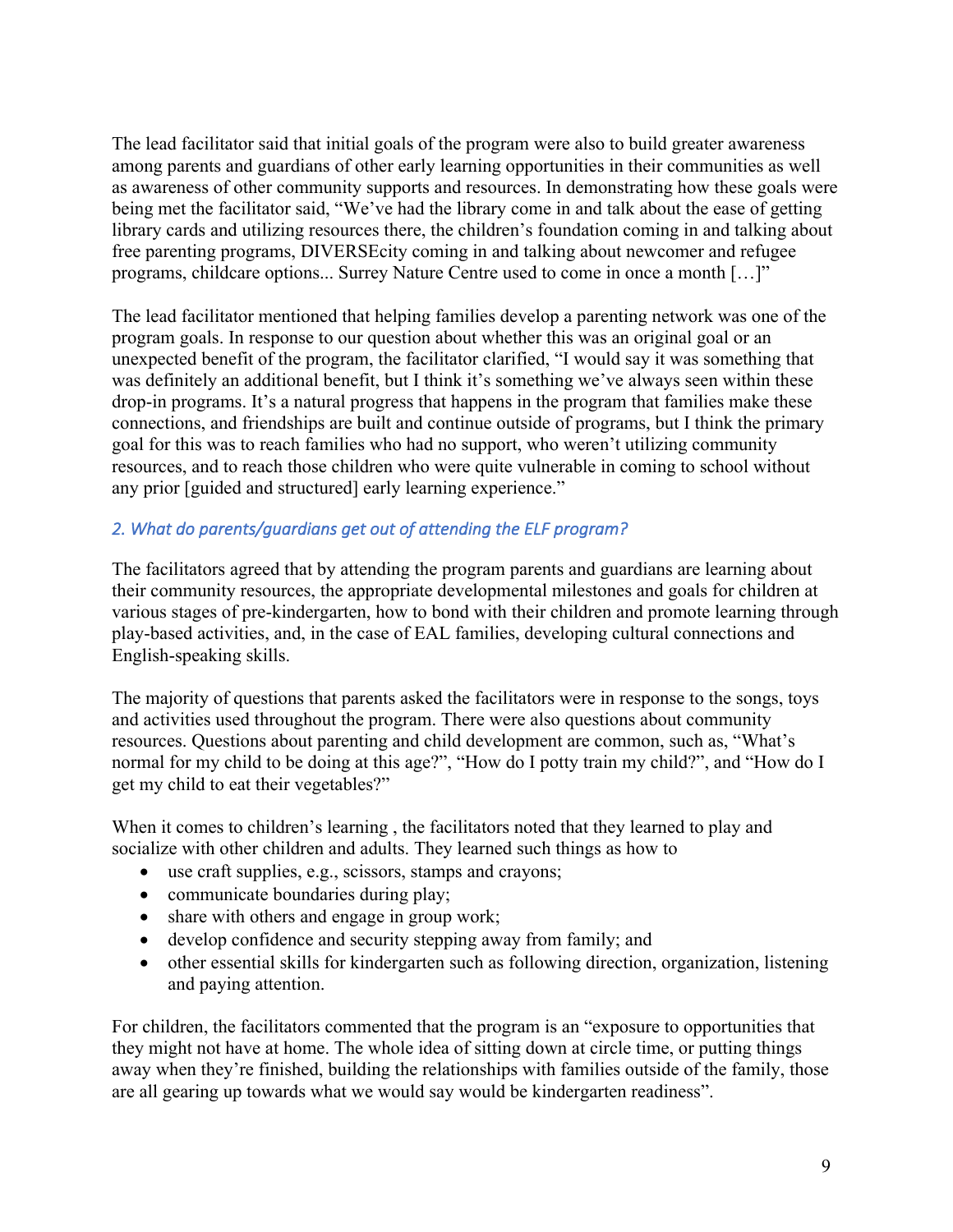On the whole, the facilitators expressed that parents were very grateful for what they and their children have learned at the program. They were generally surprised that the program exists. Many of them stumbled across it when they happened to be visiting the mall. Others found out through word of mouth or the mall's website. The facilitators shared that quite a few families come from locations other than Surrey in the greater Vancouver area (Richmond and New Westminster were given as examples). Some of these families used to be local participants and then moved away, but kept returning to the program for what it had to offer to their children and themselves.

The lead facilitator at the program said that for many families community centres weren't as accessible for these kinds of early learning programs, which was why the decision to begin the pop-up program at the shopping centre was first made.

Organizers of the program asked (in a facilitator's words), "How do we make these connections? Because if we stay in the schools and we stay in the community centres but families aren't coming to us - that was that core group of community organizations where they wanted to do that initial pop up idea - we need to go to the people. Where do people go? The mall."

#### *3. How do those involved (Central City mall, SFU student volunteers) benefit from the program?*

Both facilitators agreed that SFU student volunteers were an essential part of the functioning of the ELF program and that they believed SFU volunteers enjoy participating in the program. The lead facilitator said, "I think the enthusiasm of the volunteers, the fact that they are giving of their time to participate in this is extraordinary. They've always been really positive, they come joyfully here and so that kind of adds into the atmosphere of the program, too."

In terms of the program's contribution to the Central City shopping centre, both facilitators were able to provide examples of participants shopping in the mall either before or after attending the program. The lead facilitator said, "I think there's a small portion of extra shopping that happens through that, but I think that it's a draw that families come back consistently," emphasizing the importance of the program in maintaining a community atmosphere in the mall which is attractive to families and encourages those from areas outside of Surrey to make a visit.

## *4. What are the unexpected outcomes of the program, if any?*

The racial, ethnic, linguistic and cultural diversity of the participating families is beyond what the facilitators imagined. One facilitator enthusiastically said, "We represent the entire globe, so we've got families that […] recognize themselves as aboriginal/indigenous, we've got a lot of Punjabi speaking families, Vietnamese, Polish, various people from African countries, Pakistani, Afghan, Iraqi – everyone."

Additional unexpected benefits of the program also include helping families build a parenting network of their own and therefore reducing social isolation in families with less access to community resources (often refugee families). The facilitators agreed that it is a significant benefit of the program. One of them expressed, "The refugee moms, they come and they're isolated, and this is a program where they come in and meet each other."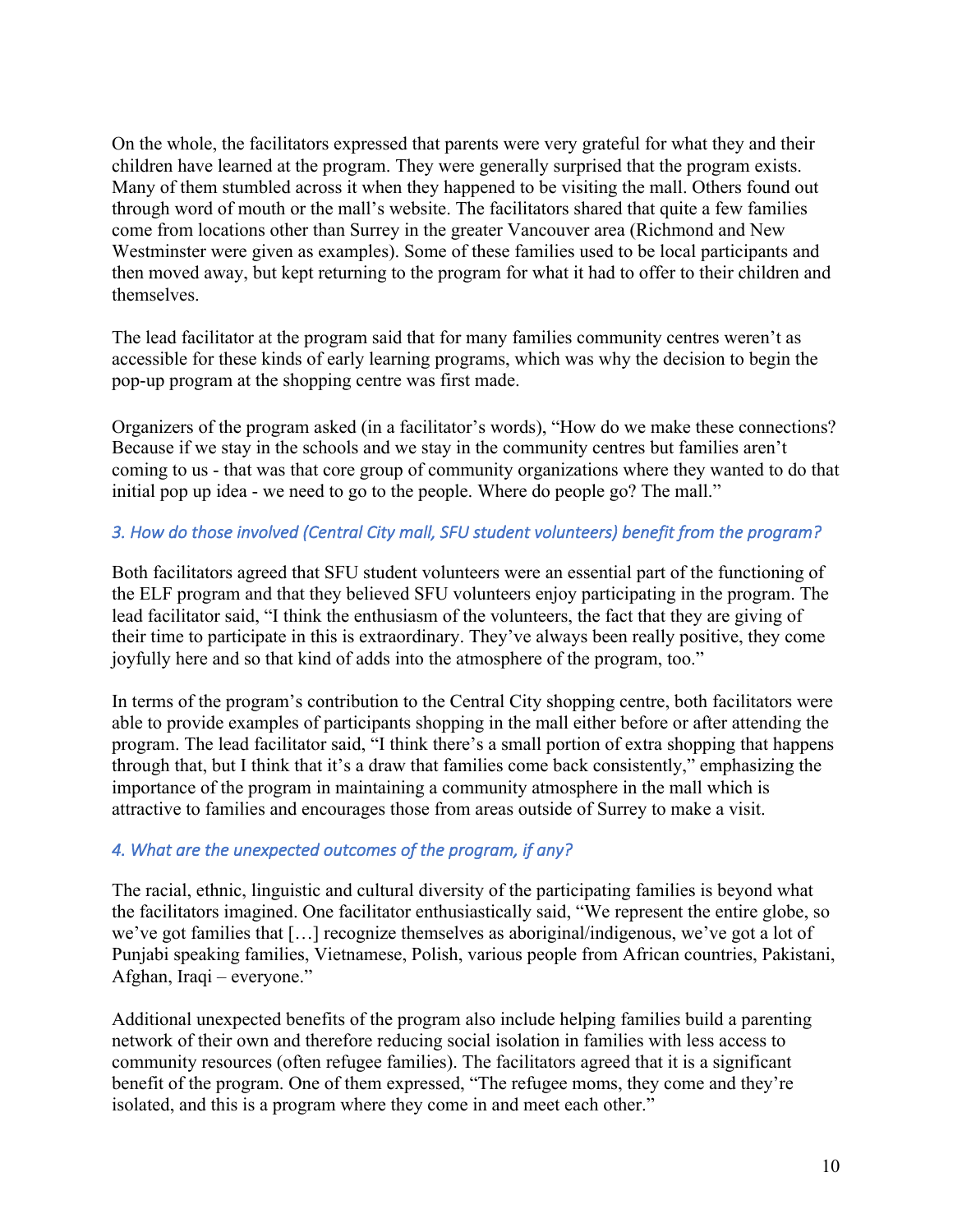In terms of unexpected learning, the program provides a safe space for families to ask sometimes difficult questions about their child's development, parenting tactics, and their child's early education. For EAL families, it is a meet up space to develop and improve their Englishspeaking skills.

The level of loyalty of many of the families, especially those travel to the program site from other Lower Mainland cities further away from Surrey, surprised the facilitators. Taking part in the program became routine for many daytime guardians.

#### *5. What aspects of the program need improvement?*

In discussing improvements to the program, the lead facilitator expressed a hope for more out-ofprogram time with student volunteers to discuss basic principles of early learning, review mediation strategies, and unify on goals and expectations for the program. The lead facilitator said, "I think one of the challenges of it have been making sure that everybody is on the same page, understanding the goals and objectives of the program clearly; articulating that. Because I don't have the same involvement I did when I first started the program. I'm more hands off. I don't have the admin time I used to have at the program, so trying to connect with them during program is really hard." In general, the facilitators agreed that more out-of-program time would be beneficial. One added, "I think also to have specific admin time or debriefing time where maybe once a month or maybe once every other month that we have an extra thirty minutes where we can sit around and talk [...] because I don't have that opportunity during set up to touch base and rub shoulders."

The facilitators noted that the program has become highly dependent on SFU student volunteers, it was expressed that the program would benefit greatly from finding a way to ensure volunteer support and commitment by SFU or possibly to return to the previous model of having at least one additional staff member along with SFU student volunteers.

In receiving many suggestions by participants about bringing in new toys and equipment to the program, facilitators expressed that it would be helpful to set up a host of rotating toys and activities so that there is a greater variety for the returning families. It was also mentioned that the program would benefit from having an ELF program-designated dolly in the mall in order to avoid confusion with mall staff, which has occasionally resulted in not having a dolly for the program equipment.

The lead facilitator also mentioned that having the program end at two o'clock rather than twothirty would be helpful to those parents with older children who are leaving the program early to pick up their kids from school.

## Volunteer Interviews

#### *1. What effects do you see the program having on parents/guardians and children?*

Volunteers agreed on two crucial points about the success of the program: first, that the program offers opportunities for learning that many families would not otherwise easily have; second, that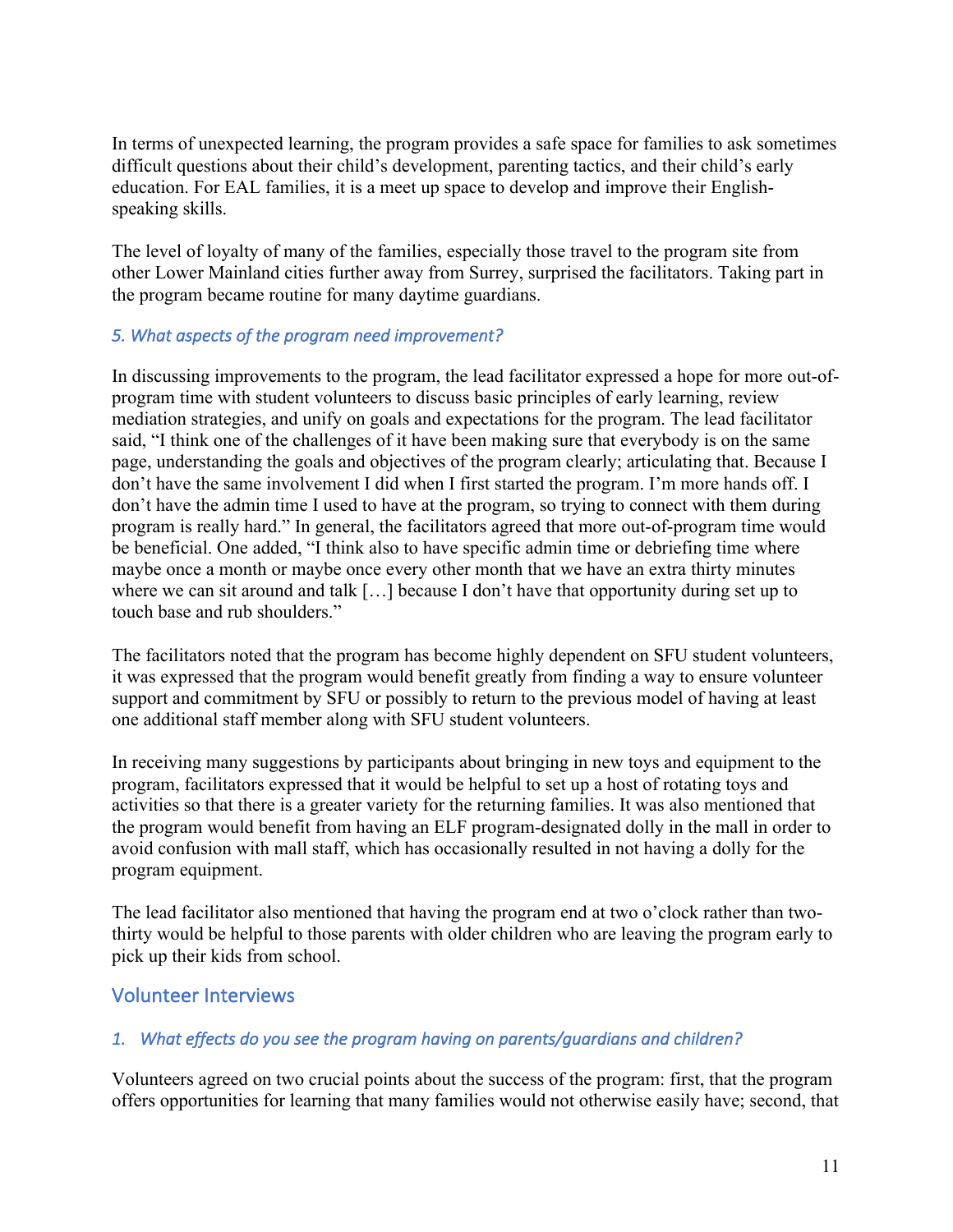the program is helpful in establishing connections among families new to Canada or struggling to create a support network in their city. Singing and story time were said to be particularly wellreceived among participants. It was also mentioned that for many families the ELF program functions as their version of Strong Start.

#### *2. What is the potential of the program in your eyes?*

In terms of the future of the program, both volunteers agreed that they could see the program expanding to other locations and be offered more frequently than once a week at the Central City shopping centre, though they admitted that it might be difficult to secure volunteer commitment if the program were to run on multiple days.

Both volunteers agreed that they saw a need for more space in the designated program area, as well as more funding for program resources. One of the volunteers who has been volunteering for a number of years also suggested creating a sign to redirect stroller parking to the area alongside the wall, to avoid blocking sight of the program for potential guests.

## Parent Surveys

#### *1. Who are the visiting families?*

| Table 1. I all y defilographies (ii) |                            |  |  |
|--------------------------------------|----------------------------|--|--|
| Attendance                           | First timers: 10 (33.3%)   |  |  |
|                                      | Recurring: 20 (66.6%)      |  |  |
| Location                             | Live in Surrey: 28 (93.3%) |  |  |
|                                      | Other: $2(6.66\%)$         |  |  |
| Number of children on site           | One: $21(70%)$             |  |  |
|                                      | More than one: $9(30\%)$   |  |  |
| Immigration status                   | Immigrated: $25(83.3\%)$   |  |  |
|                                      | Born to Canada: 5 (16.6%)  |  |  |

Table 1: Family demographics  $(n = 30)$ 

Table 1 shows that the program is serving its target population. The majority of the visiting families (25, 83%) are immigrants and most of the visitors are from Surrey (28, 93%).

It is worth noting that the 25 visiting parents/guardians who are immigrants named 13 countries and regions as their country of origin. They are India, China (including one from Hong Kong), Philippines, Pakistan, Japan, Thailand, Singapore, El Salvador, Jamaica, Kenya, Ethiopia, Mexico, and Turkey. They cover five continents: Asia, Africa, North America, South America and Europe.

#### *2. How did they hear about the program?*

Most of the respondents found out about the program while passing by (20, 67%). About 23% (7) found out by word-of-mouth, and three found from other resources, e.g. the website.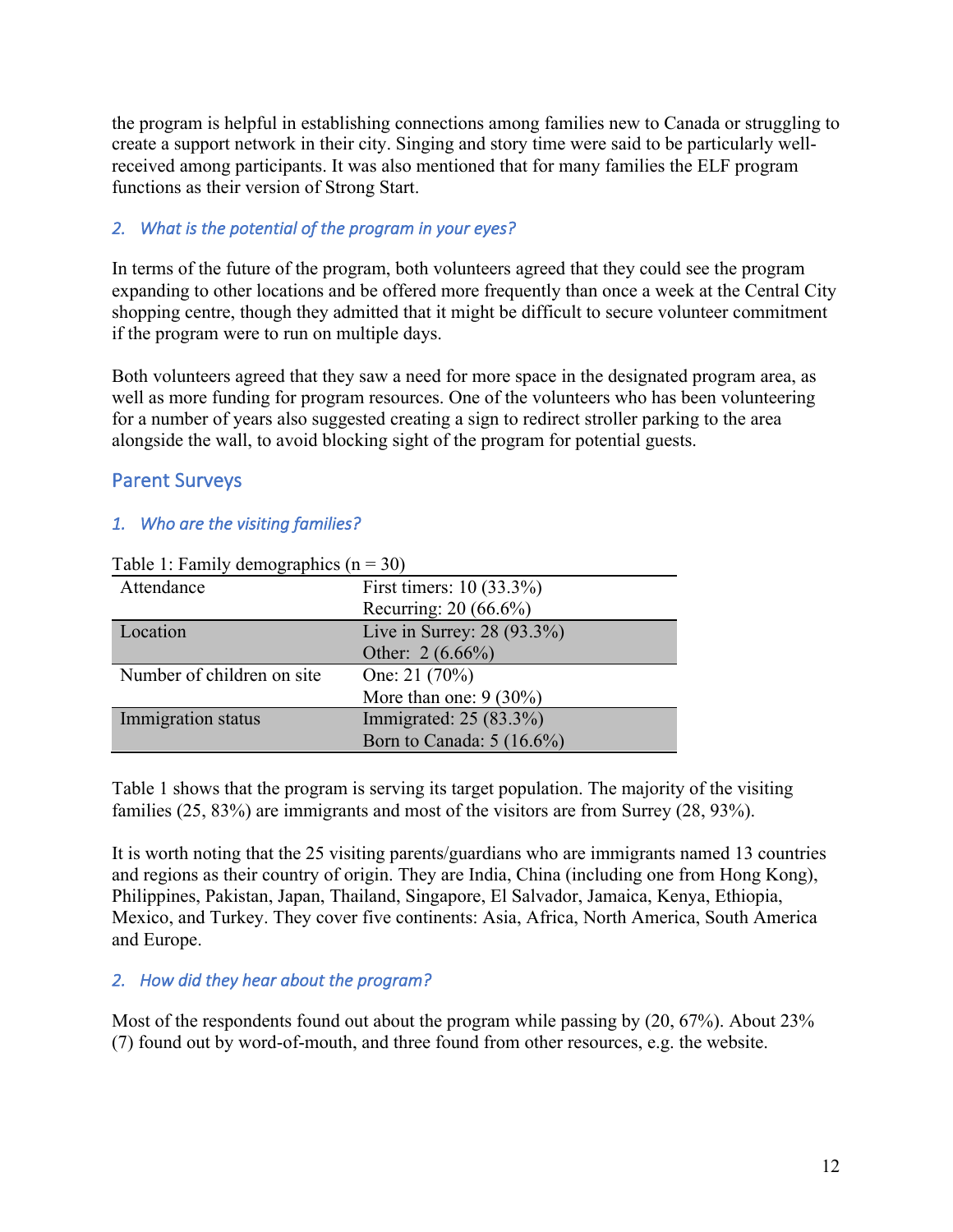#### *3. What do they and their child get out of attending the ELF program?*

Families said that by attending the program they have become informed about other resources in their communities, like Strong Start, library programs, daycare opportunities and other child programs in the Surrey area. They also said that by attending the program their children have developed important life skills like sharing, listening, focusing, speaking English, and playing with and communicating with others. Additionally, families said that their children were learning important pre-kindergarten skills like colour identification, group participation, and hand coordination.

## *4. What effects does the program have on their life?*

In all, parents and guardians agreed that there is much to be gained by attending the ELF program. Families said that they attend the program for the opportunity to engage with their children as well as with other families, for the exposure to activities and toys not found at home and for the helpful interactions with program staff. They also said that it is a great opportunity for their children to work on social skills. For those attending the program for the first time, it is often a pleasant surprise. For those returning to the program, it was said that it is an opportunity to meet with friends from previous program experiences.

#### *5. How often do they shop at the mall before or after attending the program?*

| Table 2. I rogram visitor shopping behavior at the mail               |              |  |  |
|-----------------------------------------------------------------------|--------------|--|--|
| How often do you shop at the mall before/after attending the program? |              |  |  |
| I only come for the program                                           | $2(6.6\%)$   |  |  |
| Sometimes, but it is not planned                                      | $19(63.3\%)$ |  |  |
| We come to the program and do our shopping at the same time           | $6(20.0\%)$  |  |  |
| We only come for the program when we are at the mall already          | $3(10.0\%)$  |  |  |

Table 2: Program visitor shopping behavior at the mall

Most of the family (25, 83%) combined visiting the program with shopping and most shopping was unplanned (19, 63%). This indicates that the program does bring additional business to the mall.

#### *6. What are their suggestions for the future of the program?*

Common suggestions from participants for improvement to the program included longer story and singing time, a greater variety of activities and toys for those attending on a regular basis, more advertisement for the program, more space in the play area, instituting a no-shoes policy and having the program run more often throughout the week (at least 2-3 times). These suggestions indicate the popularity of the program and the need for more.

# Summary of Key Findings

Data gathered from observations, interviews of the facilitators and volunteers, and the parent survey have revealed common themes in perceived program benefits and effects as well as suggestions for improvement or changes. Below is a summary of our key findings.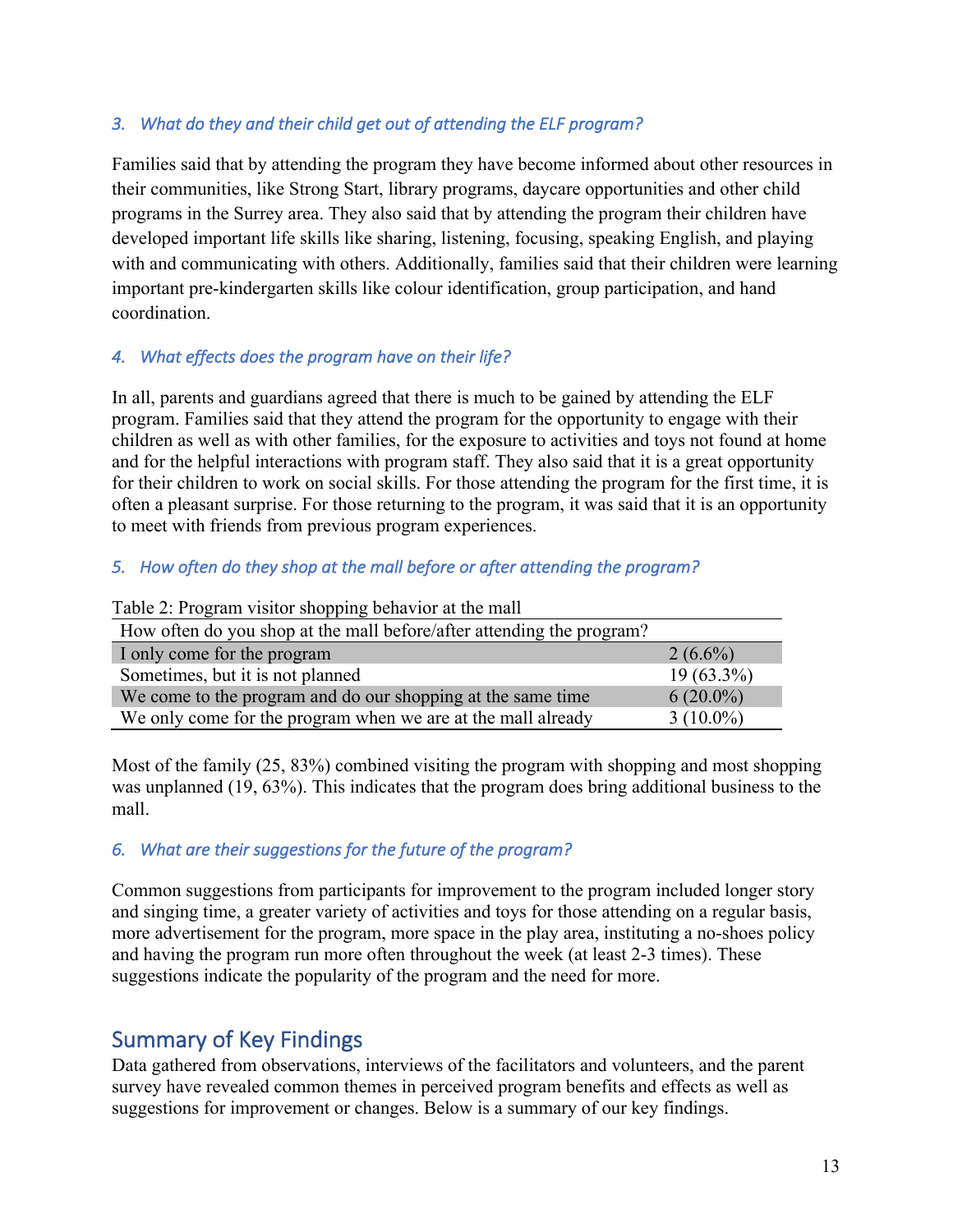# Program participants

The majority of the visiting families (25, 83%) are immigrants from diverse culture backgrounds. Most of the visitors are from Surrey (28, 93%), indicating the program is serving its target population. The program has been visited by an average of fourteen families and between 35 and 50 visitors, including parents/guardians and their children, per session. Many of the families were repeat visitors and some were regulars.

Two-thirds of the visitors found out about the program while passing by, the rest through wordof-mouth and other sources (e.g. the mall website).

## Perceived benefits and effects

The program has bought multiple benefits to families, SFU student volunteers, and the shopping mall. Specifically, it has

- served as a resource hub for disseminating and generating awareness of school and community support services to immigrant and refugee families;
- fostered a multi-dimensional learning environment that affords a range of learning opportunities for parents/guardians, children and student volunteers;
- created a multi- and inter-cultural safe gathering place for families, especially immigrant and refugee families, to meet and connect with one another; and
- generated additional traffic, activities and sales in the shopping centre, and promoted it as a civically engaged and responsible business.

#### *The program serves as a resource hub.*

The program has served as a resource hub for disseminating and generating awareness of school and community support services to newcomer, immigrant, and refugee families, many of whom are socially isolated.

It has provided a space and place for community agencies to meet with families directly. Rather than waiting at the office for families to come, service providers can proactively reach out to target populations by coming to the program.

#### *The program fosters a multi-dimensional learning environment.*

The program fostered a multi-dimensional learning environment that affords a range of learning opportunities for parents/guardians, children and student volunteers.

Everyone at the program learned. Parents learned about their child's development, parenting tactics, and their child's early education. Children learned to play and interact with other children and adults outside their families. They also developed early learning and socializing skills such as sharing, turn-taking, paying attention, and taking social responsibilities such as cleaning up, giving and receiving, and playing nice, all under the guidance of knowledgeable and experienced early learning educators, a benefit most of the visiting families don't get at home.

For EAL families, it is a meet-up space to develop and improve their English-speaking skills. Student volunteers learned about how to work with parents and children and about community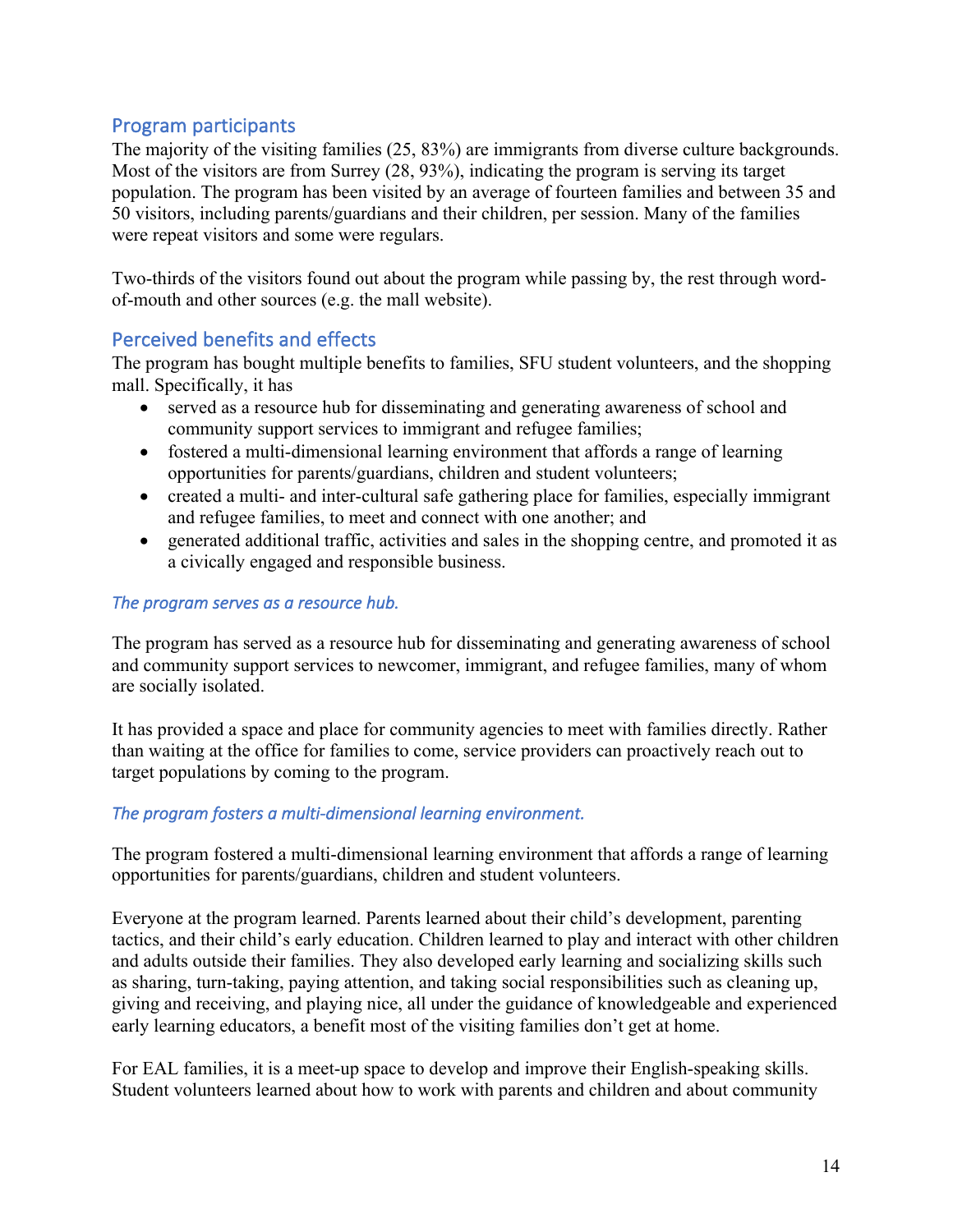resources that they were not aware of. It is particularly beneficial for those volunteers who aspire to be school teachers.

#### *The program is a friendly social gathering place.*

The program has become a friendly social gathering place for many families, especially immigrants from diverse culture backgrounds. It brings significant benefits for socially isolated families. For them the program is inviting place to meet other families with similar needs, gain confidence through positive and unintimidating social interactions, build cultural and crosscultural connections, and develop and maintain personal support networks.

#### *The program promotes business for the shopping centre.*

The program and the shopping centre have a mutually beneficial relationship in that each contributes to the success and accessibility of the other. The program benefits from the mall's location and accessibility for families. The mall benefits from the additional traffic, activities and sales that the program generates.

Beyond the commercial benefits the program has brought, it has also helped build positive public relations and promote a civically-engaged and socially-responsible corporate image for the shopping centre. This in turn further contributes to the shopping centre's business success.

# Why the program is successful

The ELF program clearly serves a much-felt need in the community. In addition, we suspect that its overall success can be linked to the welcoming and knowledgeable facilitators, helpful student volunteers, the astute choice of location and context, the easygoing atmosphere created by staff and environment, as well as elements of the program's design including choice of toys, organized play stations, activities and overall set-up.

It is worth highlighting the dedication of the program facilitators and helpfulness of the SFU student volunteers. Through our observations, informal conservations, and formal interviews of the two groups, it was evident how much they care about the families and how passionately they want the program to succeed. The facilitators' skilled interactions with parents and children (one facilitator speaks four languages: English, Russian, Farsi, and Dadi) and their capable operation of the program as well as the volunteers' invaluable assistance have no doubt played a critical role in the program's success.

## Suggested program improvements and changes

Facilitators, volunteers and parents all made suggestions for the program's improvement and changes. Some of these are small tweaks, while others imply greater resource requirements.

Suggestions were slightly different across subgroups (parents, facilitators and student volunteers), but were unified about the need for additional program resources and the expansion of program space. All subgroups suggested that there is a greater need for a program like this.

Below is a summary of all suggestions, listed roughly in order of increasing difficulty of implementation: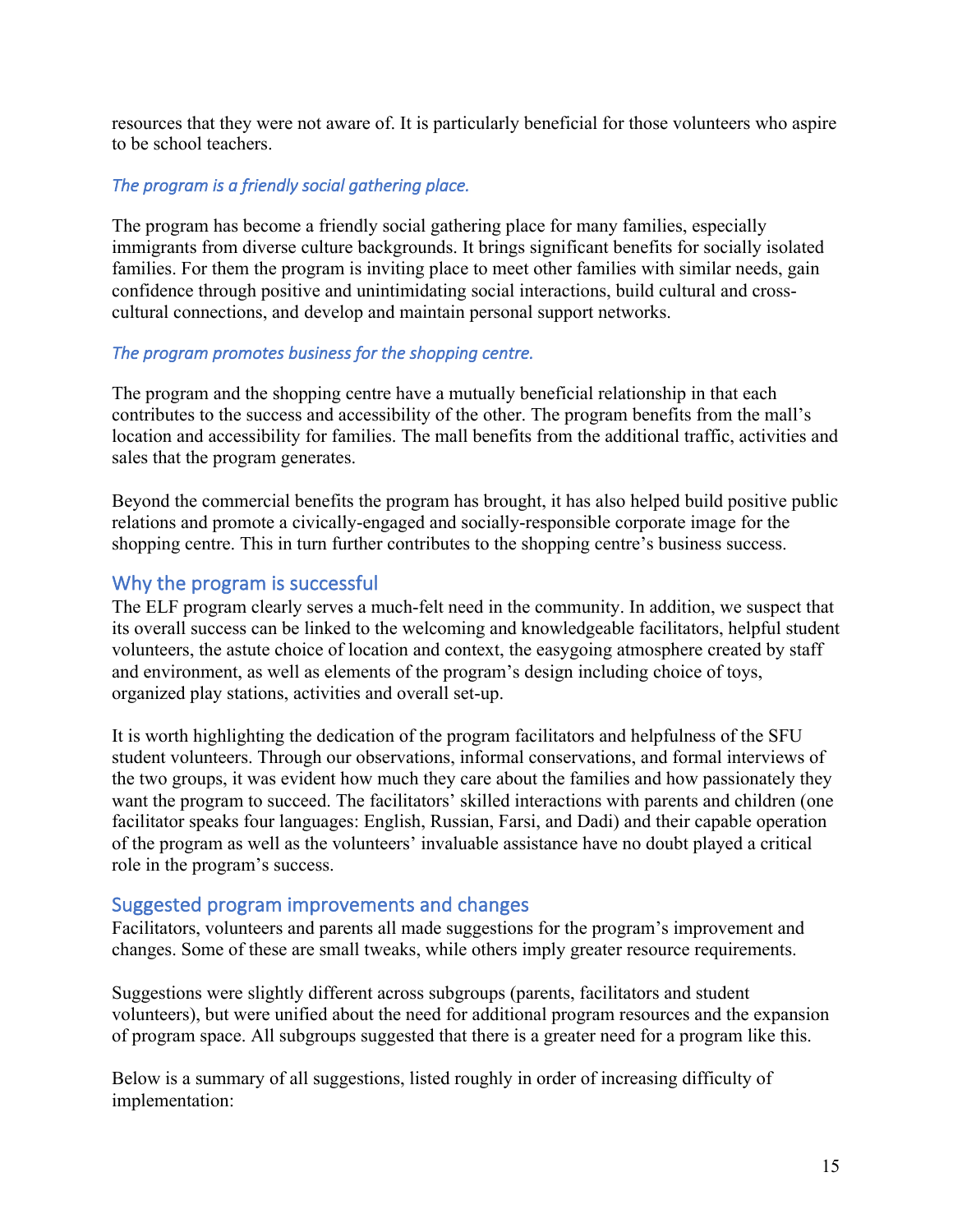- Increased signage: greater advertisement of program throughout the shopping centre as well as signage to redirect strollers along the wall instead of in front of the program (facilitators and volunteers)
- A no-shoes policy for the play areas (parents)
- Additional resources: program materials such as toys, mats, and stanchions and rotation through different toys and activities (all), a dedicated program dolly (facilitators)
- A longer singing and story time (parents)
- Adjustment of timeframe: 12:00 2:00 PM rather than 12:30 2:30 PM (facilitators)
- Program space: designated-area to be extended due to participant numbers, requiring extra mats and stanchions (all)
- More advertisement for the program (parents)
- Out-of-program administration time for facilitators (facilitators)
- Out-of-program debrief time for facilitators and volunteers to meet to discuss program operation and address any emergent needs (facilitators)
- Volunteer support: to ensure commitment by SFU or possibly to return to the previous model of having at least one additional facilitator along with SFU student volunteers (facilitators)
- Expansion of program: program to run on multiple days or at multiple locations (All)

# **Conclusion**

In conclusion, the program is popular and accessible. It has successfully met its intended goals of introducing families and their children to play-based learning and to school and community resources, facilitating making connections to other families and support networks, providing SFU students with valuable experiential learning, and generating additional traffic, activity and sales at the shopping centre. Evidence also show that the program is a multi-dimensional learning environment for parents, children and SFU student volunteers. It is a culturally diverse and friendly social gathering place for families.

Overall, the program is a multi-faceted success. It has proven to be a fruitful partnership between the Surrey School District SD 36, Blackwood Partners, and SFU.

# End notes

As evaluators, we refrain from making specific recommendations for program changes or expansion at this point because the program overall is a success and the study is focused entirely on the perception and experience of the program participants and staff. In order to make sound recommendations, we need to converse with all stakeholders of the program to gain a comprehensive understanding of each group's interests, resource capacity, and the context in which they operate in relation to the program.

Even though all of the suggestions made by parents, facilitators and volunteers make sense, we realize that the implementations of many these suggestions have resource and funding implications. One also has to consider how changes might potentially negatively (as well as positively) impact the program operation as a whole, family participation, and stakeholder engagement.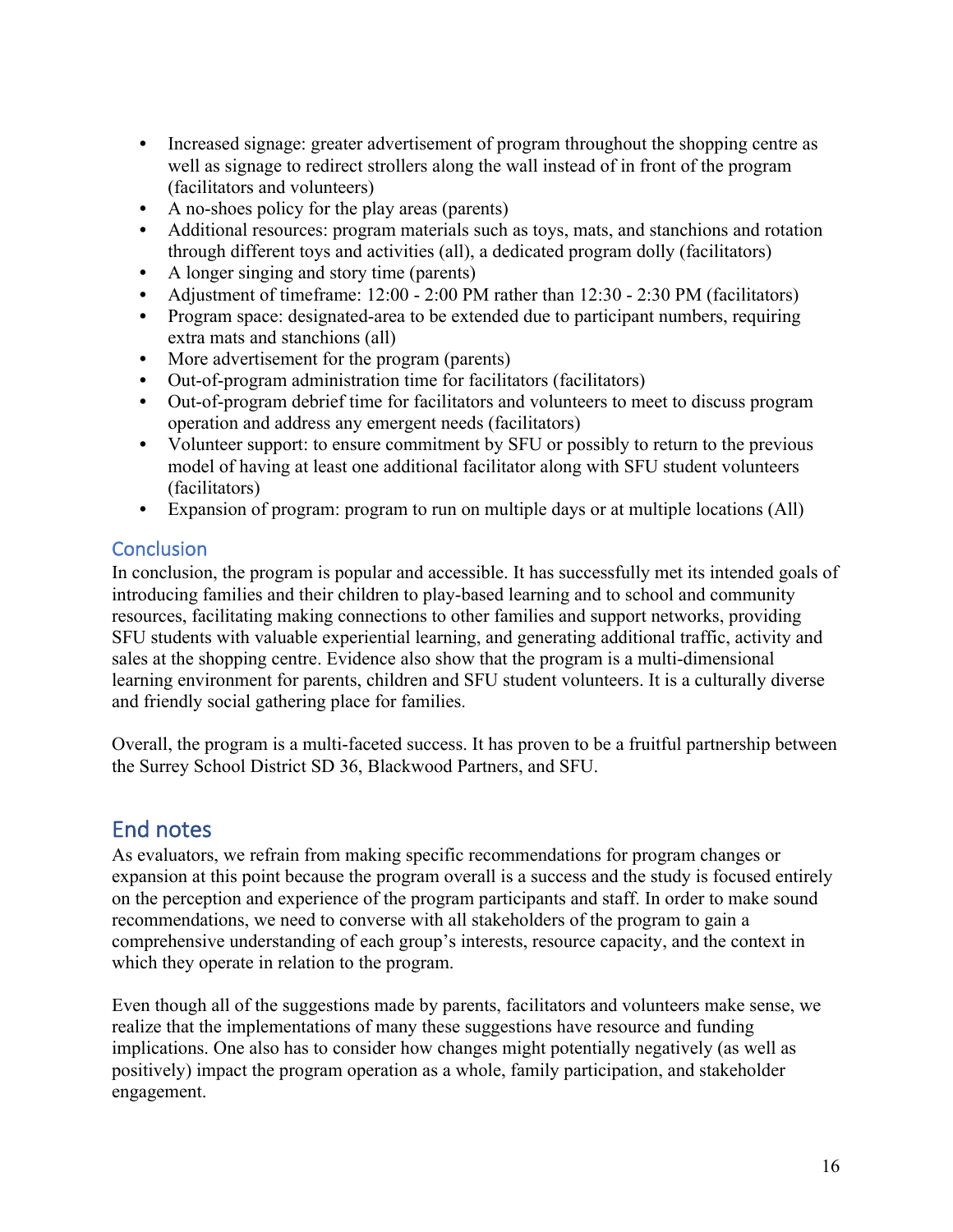We hope this study has revealed insights into aspects of the program that could provide a basis for all stakeholders to engage in conversations about the future of the program.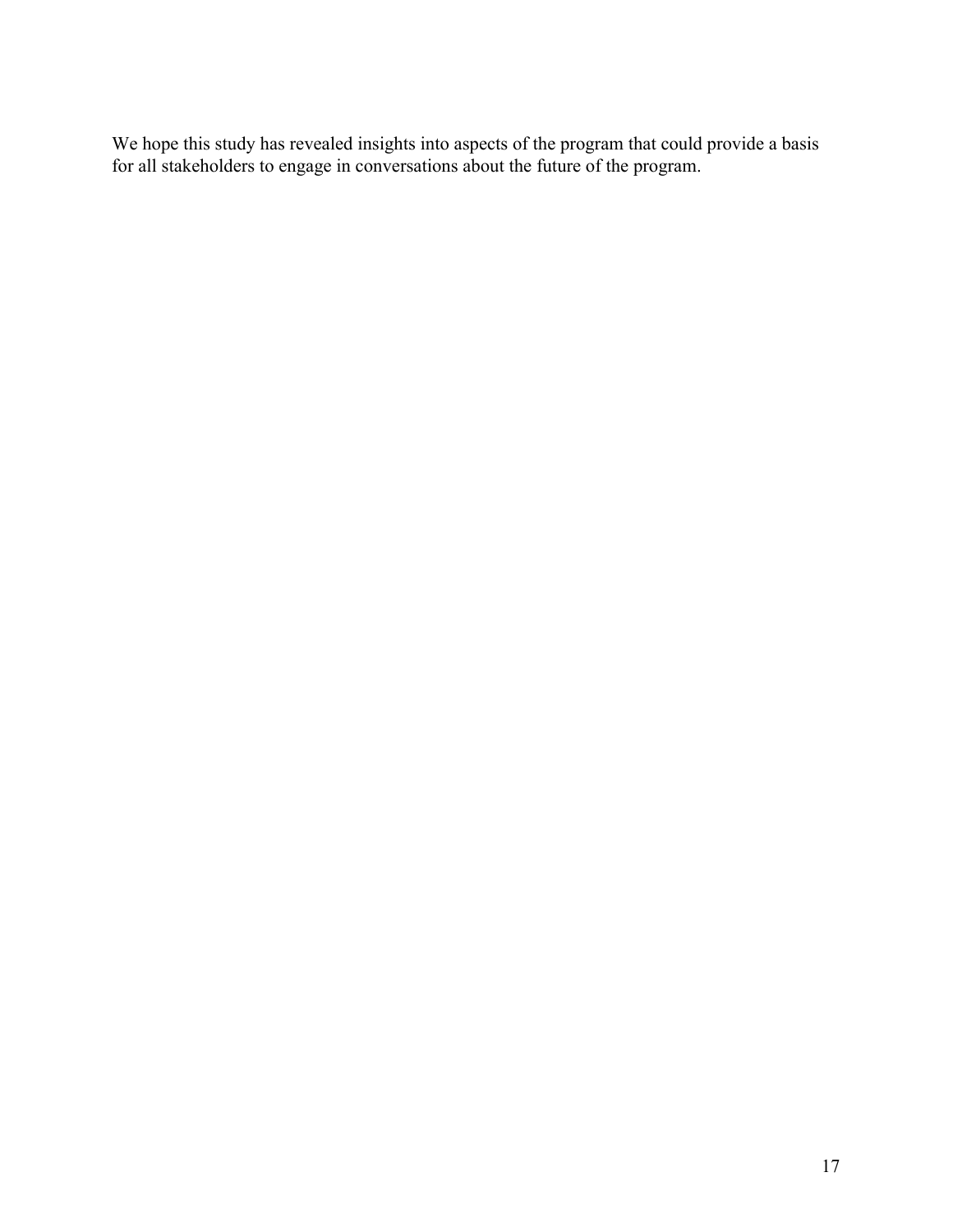# Appendix A: Data Collection Instruments

## Facilitator Interview

- 1. Tell us about the program: How did it get started, and when?
- 2. What were the initial goals of the program?
- 3. How has it evolved since you first started?
- 4. How would you describe your role as ELF program facilitator?
- 5. How did you begin facilitating at ELF?
- 6. How would you describe your experience as a facilitator? Can you share a story of your experience, something memorable, surprising, delightful, or even troubling?
- 7. What is your general impression of how parents and children feel about the program?
- 8. What are children and parents learning from this program, and can you describe an experience where you have seen this firsthand?
- 9. What are the most common questions that you get asked by parents o rothers inquiring into the program?
- 10. Have you seen any outcomes or impacts of the program in the lives participants that you did not expect?
- 11. Do you have any specific stories to share about the participants of the program from your observation and experience?
- 12. How has having student volunteers affected your experience of the program?
- 13. In your view, has the program benefited from having student volunteers?
- 14. What is your experience of having the program run in a shopping mall?
- 15. Do you think the program is beneficial for the mall's business? If so, how? If not, why?
- 16. Are there any aspects of the program which you would like to have improved?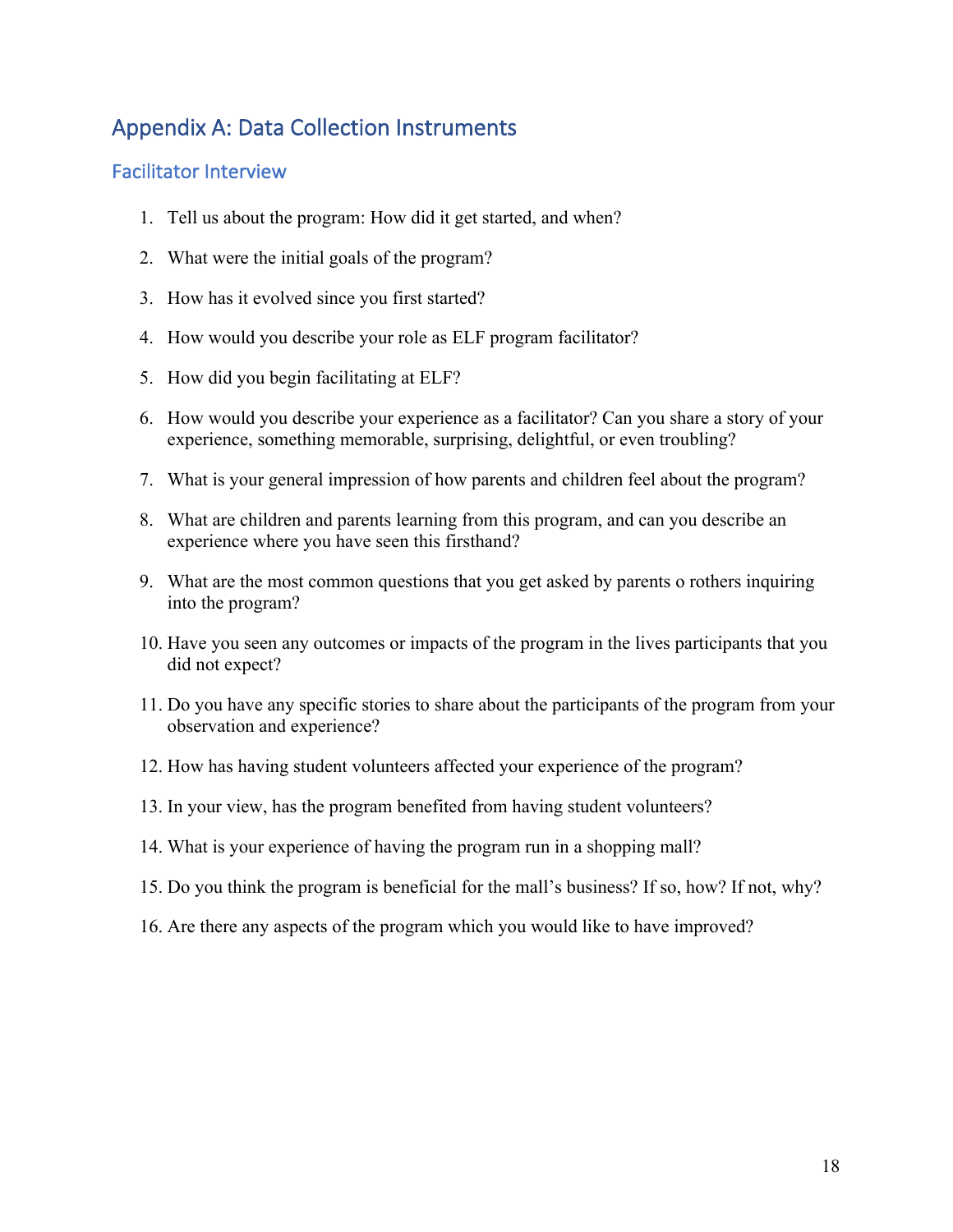# Volunteer Interview

- 1. What effects do you see the program having on parents/guardians and children?
- 2. What is the potential of the program in your eyes?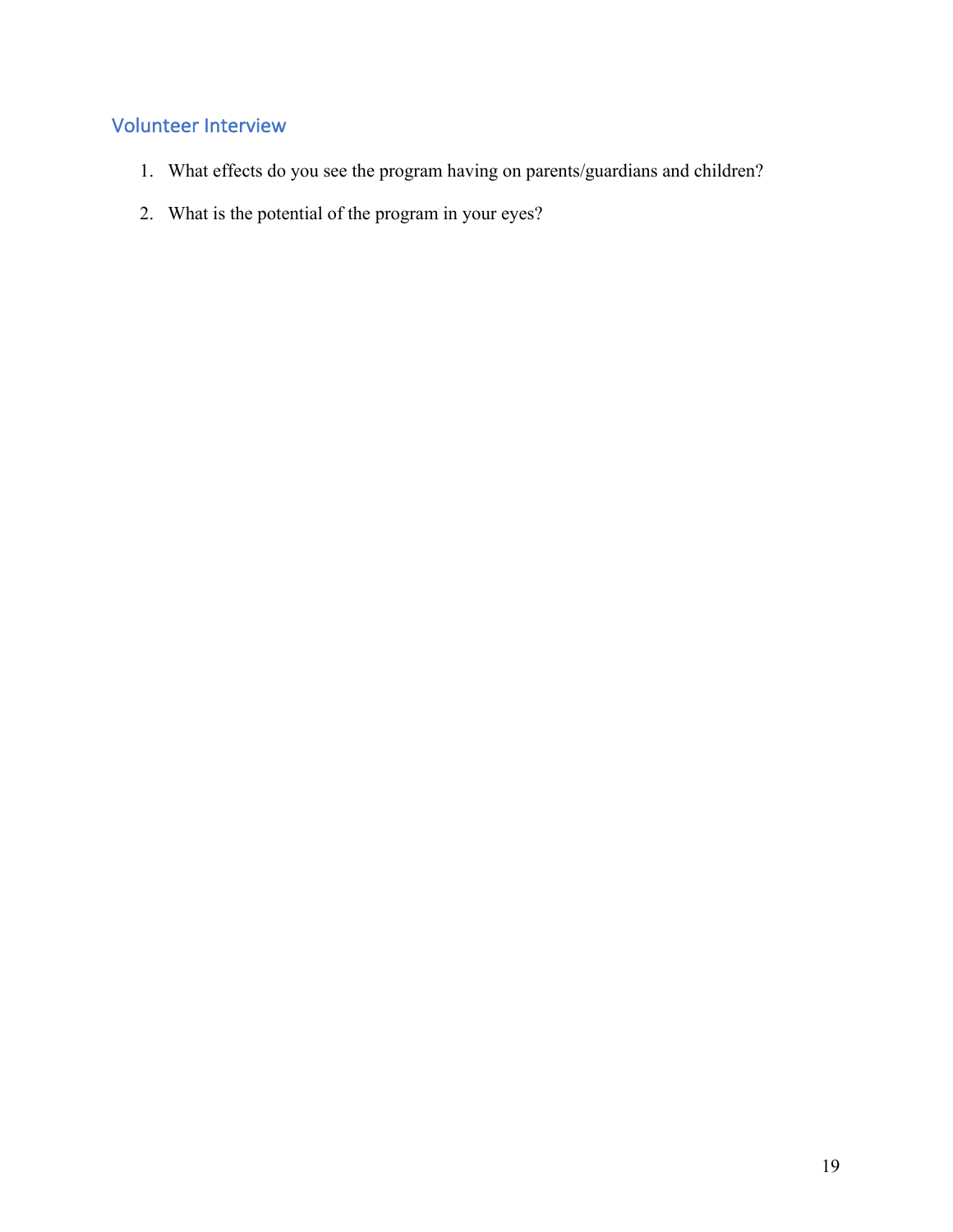## Parent Survey

- 1. Is this your first time attending the ELF program? If not, how many times/how long have you been attending?
- 2. How many children are with you today? What is your relationship to them?
- 3. Do you live in Surrey? If not, where are you coming from?
- 4. Is Canada your country of origin? If not, where have you immigrated from, and for how long have you been living in Canada?
- 5. How did you hear about the ELF program?
	- a) While passing by
	- b) Word-of-mouth
	- c) Shopping centre website
	- d) Other:
- 6. Do you and your child enjoy attending the program? What do you like about it? What do they like about it?
- 7. What would you say you and your child have learned by attending the program (i.e., opportunities, resources, skills, etc.)?
- 8. How do you like the program running in the shopping centre?
- 9. How frequently do you shop before/after attending the program?
	- a) I only come for the program.
	- b) Sometimes, but it is not planned.
	- c) We go to the program and do our shopping at the same time.
	- d) We only go to the program when we are at the mall already.
- 10. If you had one wish for the future of the program, what would that be?